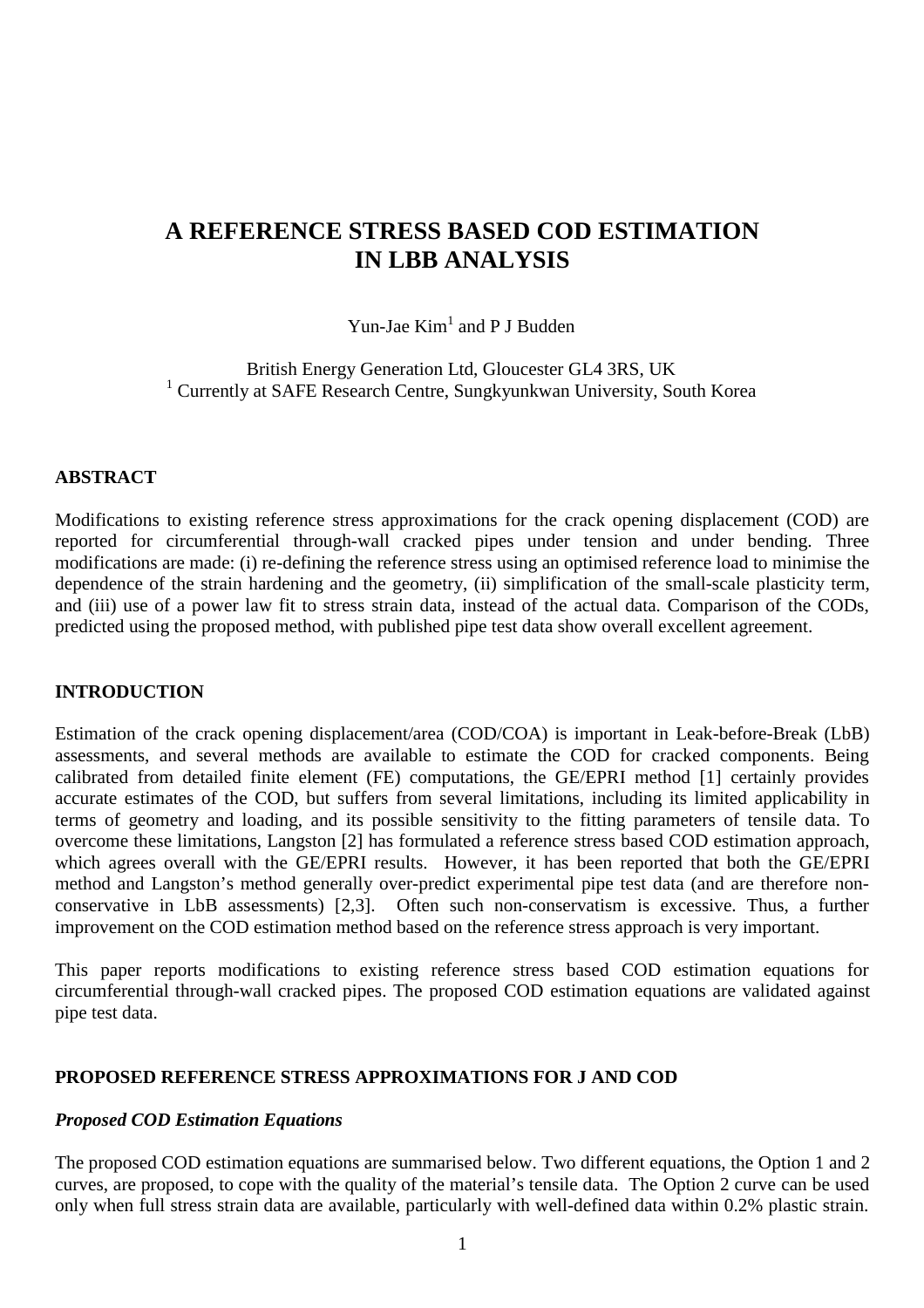On the other hand, when only limited data are available, such as the yield and tensile strengths, the Option 1 curve can be used, which is always more conservative than the Option 2 curve for LbB arguments.

#### *Option 2 Curve*

When full stress strain data are available, the COD ( $\delta$ ) can be estimated from its elastic contribution  $(\delta_e)$  and the material properties:

$$
\frac{\delta}{\delta_e} = \begin{cases}\n\frac{E\varepsilon_{ref}}{\sigma_{ref}} + \frac{1}{2} \frac{L_r^2 \sigma_{ref}}{E\varepsilon_{ref}} & \text{for} \quad 0 \le L_r \le 1 \\
\left(\frac{\delta}{\delta_e}\right)_{L_r=1} (L_r)^{n_1-1} & \text{for} \quad 1 < L_r\n\end{cases}
$$
\n(1)

where the reference stress,  $\sigma_{ref}$ , and the parameter to measure proximity of plastic collapse,  $L_r$ , are related to the yield stress,  $\sigma_{y}$ , and the primary load (axial load *P* or bending moment *M*) by

$$
L_r = \frac{\sigma_{ref}}{\sigma_y} = \frac{P}{P_o^*} = \frac{M}{M_o^*}
$$
 (2)

The normalising load ( $P_o^*$  or  $M_o^*$ ) in eqn. (2) is related to the limit load (moment) of the cracked cylinder,  $P_L$ and  $M_L$ , by (see Fig. 1 for relevant dimensions)

$$
P_o^* = \gamma(\theta) P_L \quad ; \quad M_o^* = \gamma(\theta) M_L \quad ; \quad \gamma = 0.82 + 0.75 \left(\frac{\theta}{\pi}\right) + 0.42 \left(\frac{\theta}{\pi}\right)^2 \quad \text{for} \quad \theta/\pi \le 0.5
$$

$$
\begin{cases}\nP_L = 2R_m t \sigma_y \left[\pi - \theta - 2\sin^{-1}\left(\frac{1}{2}\sin\theta\right)\right] & \text{for axial tension} \\
M_L = 4R_m^2 t \sigma_y \left[\cos\left(\frac{\theta}{2}\right) - \frac{\sin\theta}{2}\right] & \text{for bending}\n\end{cases}
$$
\n(4)

In eqn. (1),  $\varepsilon_{ref}$  is uniaxial true strain at stress  $L_r \sigma_y$ , and  $(\delta' \delta_e)_{L_r=1}$  denotes the value of  $(\delta' \delta_e)$  at  $L_r=1$ , calculated from the first expression in eqn. (1). The strain hardening index  $n_1$  in eqn. (1) is calculated from

$$
n_1 = \frac{\ln[(\varepsilon_{u,t} - \sigma_{u,t}/E)/0.002]}{\ln[\sigma_{u,t}/\sigma_y]}
$$
(5)

where the true ultimate tensile stress and uniform elongation at the ultimate tensile strength  $\sigma_u$ ,  $\sigma_{u,t}$  and  $\varepsilon_{u,t}$ , respectively, can be found from  $\sigma_u$  and the uniform strain at  $\sigma_u$ ,  $\varepsilon_u$ .

$$
\sigma_{u,t} = (1 + \varepsilon_u) \sigma_u \quad ; \quad \varepsilon_{u,t} = \ln(1 + \varepsilon_u) \tag{6}
$$

#### *Option 1 Curve*

When only yield and tensile strengths are available, the following lower bound curve can be used:

$$
\frac{\delta}{\delta_e} = \begin{cases}\n1 + \frac{1}{2} L_r^2 & \text{for } L_r < 1 \\
\frac{3}{2} (L_r)^{n_2 - 1} & \text{for } L_r \ge 1\n\end{cases} (7)
$$

with  $n_2$  estimated from the ratio of the yield to tensile strength,  $\sigma_y/\sigma_u$ :

$$
\frac{1}{n_2} = 0.629 - 1.536 \left(\frac{\sigma_y}{\sigma_u}\right) + 1.723 \left(\frac{\sigma_y}{\sigma_u}\right)^2 - 0.814 \left(\frac{\sigma_y}{\sigma_u}\right)^3 \tag{8}
$$

Note that the first equation in the Option 1 curve, eqn. (7), is obtained from the first expression in eqn. (1), assuming linear-elastic behaviour, and thus is a degenerate case of Option 2. The Option 1 curve is always more conservative than the Option 2 curve for LbB arguments. Better understanding of the proposed COD estimation equations follows three noting points, which are described below.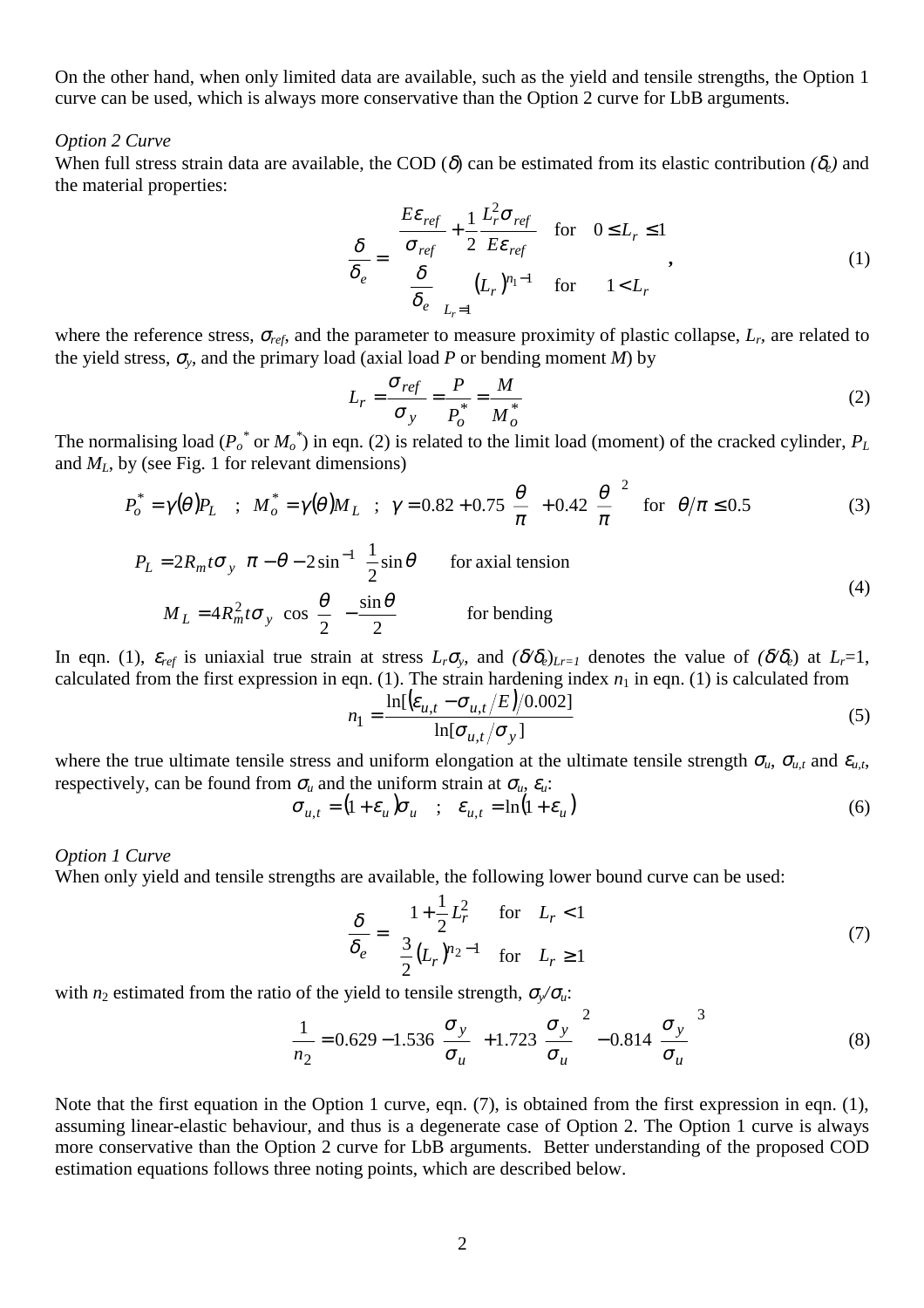#### *Minimisation of Hardening and Geometry Dependence*

A typical definition of the reference stress involves the plastic limit load of the cracked component [4-6]:

$$
\sigma_{ref} = \frac{P}{P_L} \sigma_y = \frac{M}{M_L} \sigma_y \tag{9}
$$

where the expressions for the limit loads,  $P_L$  and  $M_L$ , are given in eqn. (4) for circumferential through-wall cracked pipes under tension and under bending. Although the choice of the limit load can be convenient due to its wide availability, it does not necessarily provide the most accurate result [4,7]. Instead, one can define a load such that the plastic component of the *J* integral (or the COD) in the reference stress approach is close to that from the FE solutions, when they exist. This load will be called an optimised reference load,  $P_0^*$  or  $M_0^*$ . In the present work, such optimised reference loads are found for circumferentially cracked pipes under axial tension and under pure bending, using the GE/EPRI FE solutions [1]. The resulting optimised loads are given in eqn. (3). The use of the proposed  $P_0^*$  solutions significantly reduces the hardening dependence of the plastic *J* and COD influence functions,  $h_1$  and  $h_2$  functions in the GE/EPRI solutions, which implies that the reference stress approach using the proposed  $P_0^*$  solutions will provide accurate *J* and COD estimates. Details of this result can be found in [8]. However, this is true only when the material's tensile data are of exactly the Ramberg-Osgood type, which is the basis of the GE/EPRI approach. Comparison of existing reference stress based COD estimates [2,3] showed consistent over-predictions of the COD, suggesting that the choice of the normalised load is not the only reason. This suggests the necessity of further modifications for COD estimation, which are discussed in the next sub-sections.

## *Modification of Fully Plastic Term*

Existing comparison of the GE/EPRI method and Langston's method with the test data [2,3] showed that both methods overall provide non-conservative results for LbB assessments (over-prediction of the experimental COD results) in the fully plastic regime. One fundamental reason why the use of the actual stress strain data (in the reference stress approach) or its best fit (in the GE/EPRI approach) can provide poor results for the COD estimation is as follows. The global parameters, such as the load, the load-line displacement and the *J* integral, of the defective component tend to follow the actual stress strain behaviour, if those parameters are normalised properly. Thus, when the actual stress strain data (or its best fit) is used, the estimated *J* integral will be satisfactory (or at least conservative). However, the COD is measured near the crack tip, and thus is a local parameter. The local strain level can be very different from the global strain level that roughly matches the global stress level. Therefore, the use of actual stress strain data can provide satisfactory results for *J* estimation, but poor results for COD estimation. Typical materials show a lower hardening rate for a lower strain range, which in turn is a possible source of non-conservatism for COD estimation, when either actual stress strain data or their best fit are used.

In this context, the proposed COD estimation equations assume that the plastic portion of the true stressstrain data is described by

$$
\frac{\varepsilon}{\varepsilon_{p0.2}} = \left(\frac{\sigma}{\sigma_y}\right)^n\tag{10}
$$

for  $\sigma \ge \sigma_y$ , where  $\varepsilon_{p0.2}$  and  $\sigma_y$  denote the 0.2% proof strain and stress, respectively. Equation (5) is based on the fit between the 0.2% proof stress and the tensile strength [5]. Equation (8) is based on an empirical relationship between n and  $\sigma_{v}/\sigma_{u}$  [9].

## *Modification of Plasticity Correction Term*

The GE/EPRI method employs the plasticity corrected crack length (*ae*) to evaluate the COD under contained yielding. Although such a correction is important to cope with plasticity contributions below the widespread plasticity level, it involves cumbersome calculations, which hamper easy use of the GE/EPRI COD estimation equations. In this context, it would be practically useful to replace the plasticity–correction term with a simple term.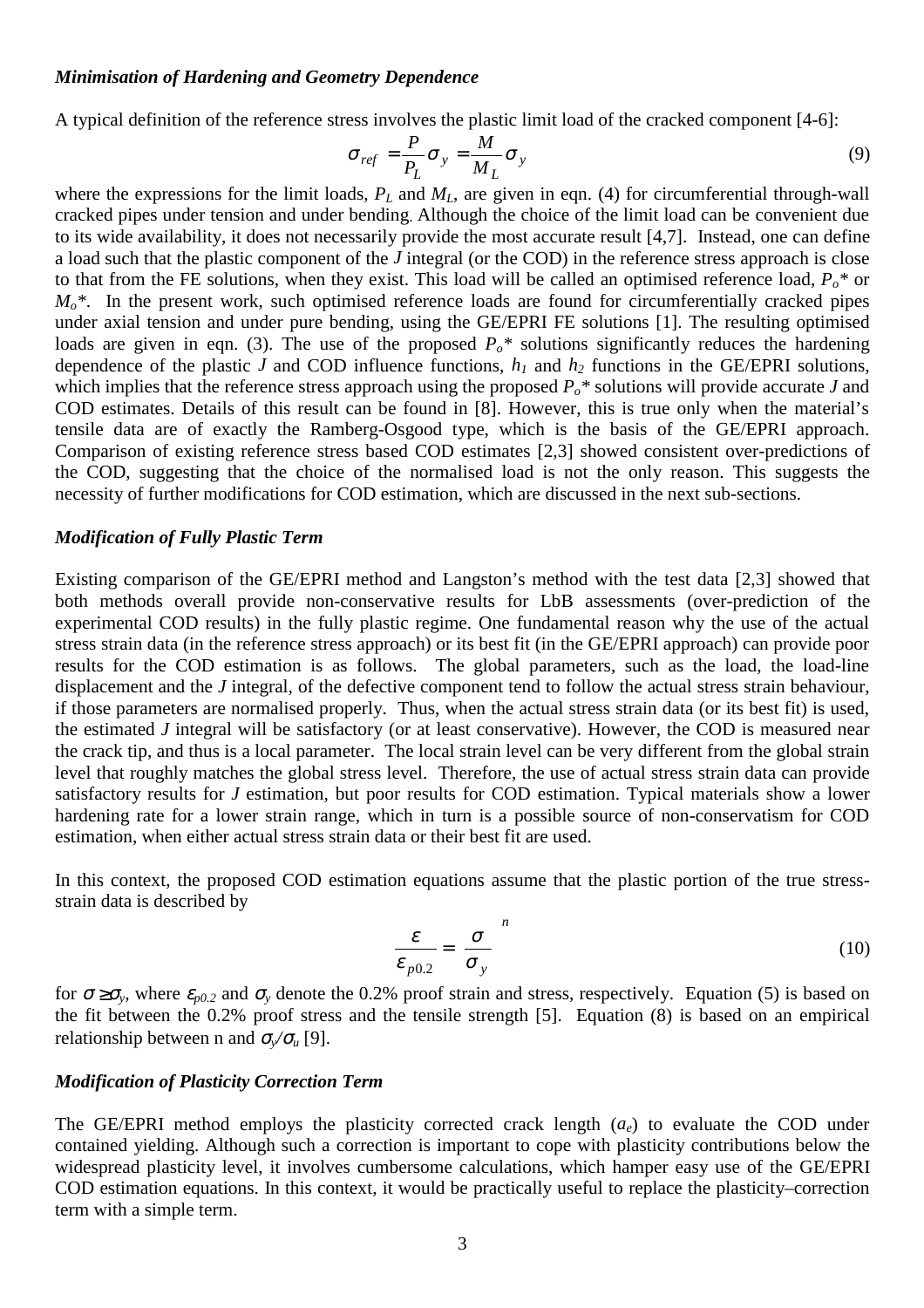In the R6 Option 2 *J* estimation curve, the plasticity effect in the contained yielding regime is conservatively estimated by the simple term [5]:

$$
\Omega = \frac{1}{2} \frac{L_r^2 \sigma_{ref}}{E \varepsilon_{ref}} \tag{11}
$$

The constant of 2 in eqn. (11) comes from the plane stress condition, which provides conservative *J* estimates. Noting that pipes with circumferential part-through defects can be in between plane stress and plane strain conditions, the plane strain constant of 6, instead of 2, can be used for conservatism in COD estimation. However the value of 6 is valid only when the plasticity is confined within a dominantly elastically behaving body. The plasticity effect can be much more significant even below the widespread plasticity level. Moreover, the COD experiences a much enhanced plasticity effect, due to its local nature, as discussed in the above. Therefore, the plane strain assumption can be unduly conservative and eqn. (11) is retained for the proposed COD estimation equation, see the first equation in eqn. (1).

In the literature, two models have been proposed to estimate the influence of plastic deformation before widespread plasticity, the Irwin-type correction model due to Kastner *et al.* [10], and the Dugdale-type correction model due to Wüthrich [11]. The proposed equation, eqn. (11), agrees well with both the Irwin and Dugdale-type correction models for typical materials. The proposed plasticity correction, eqn. (11), is also supported by experimental pipe test data, as will be shown in the next section.

A final note is that continuously hardening materials show a smooth transition from elastic to plastic hardening behaviour. For such materials, the plastic behaviour within the 0.2% plastic strain also contributes (often significantly) to the plasticity effect in the contained yielding regime.

## **EXPERIMENTAL VALIDATION OF COD ESTIMATION EQUATIONS**

The pipe test data are taken from two sources [3, 12], and are summarised in Table 1. The calculated results are compared with pipe test data in Figs. 2 to 8, each of which shows COD as a function of applied moment *M*, axial load *N*, or pressure *P*. In each case, two predictions are shown. One prediction uses full stress strain data, based on eqn. (1), which is termed the reference Option 2 curve ("Ref. Opt 2"). The other prediction is according to eqn. (7), assuming that only yield and tensile strengths are available, and is termed the reference Option 1 curve ("Ref. Opt. 1"). Some figures also include the predictions according to the GE/EPRI approach, which are simply reproduced from [3]. Note that the GE/EPRI results are based on the best Ramberg-Osgood fit based on full stress strain data.

The results in Figs. 2-8 firstly show the expected order for the two different levels of present predictions: the prediction based on limited tensile data (Ref. Opt 1) is always more conservative for LbB arguments, than that based on full stress strain data (Ref. Opt 2). It can be clearly seen that the present predictions are much better than or at least similar to those based on the GE/EPRI method, and are overall in excellent agreement.

# **CONCLUSIONS**

Modification to the reference stress approximation for the COD are reported in this paper, for circumferential through-wall cracked pipes under tension and under bending. Three modifications include:

- re-defining the reference stress using an optimised reference load to minimise the dependence of the strain hardening and the geometry;
- simplification of the small-scale plasticity term; and
- use of a power law fit to stress strain data, instead of the actual data.

A lower bound COD estimation equation is also given, similar to the R6 Option 1 *J* estimation curve, which is suitable when only limited tensile properties are available. The resulting estimation equations are simple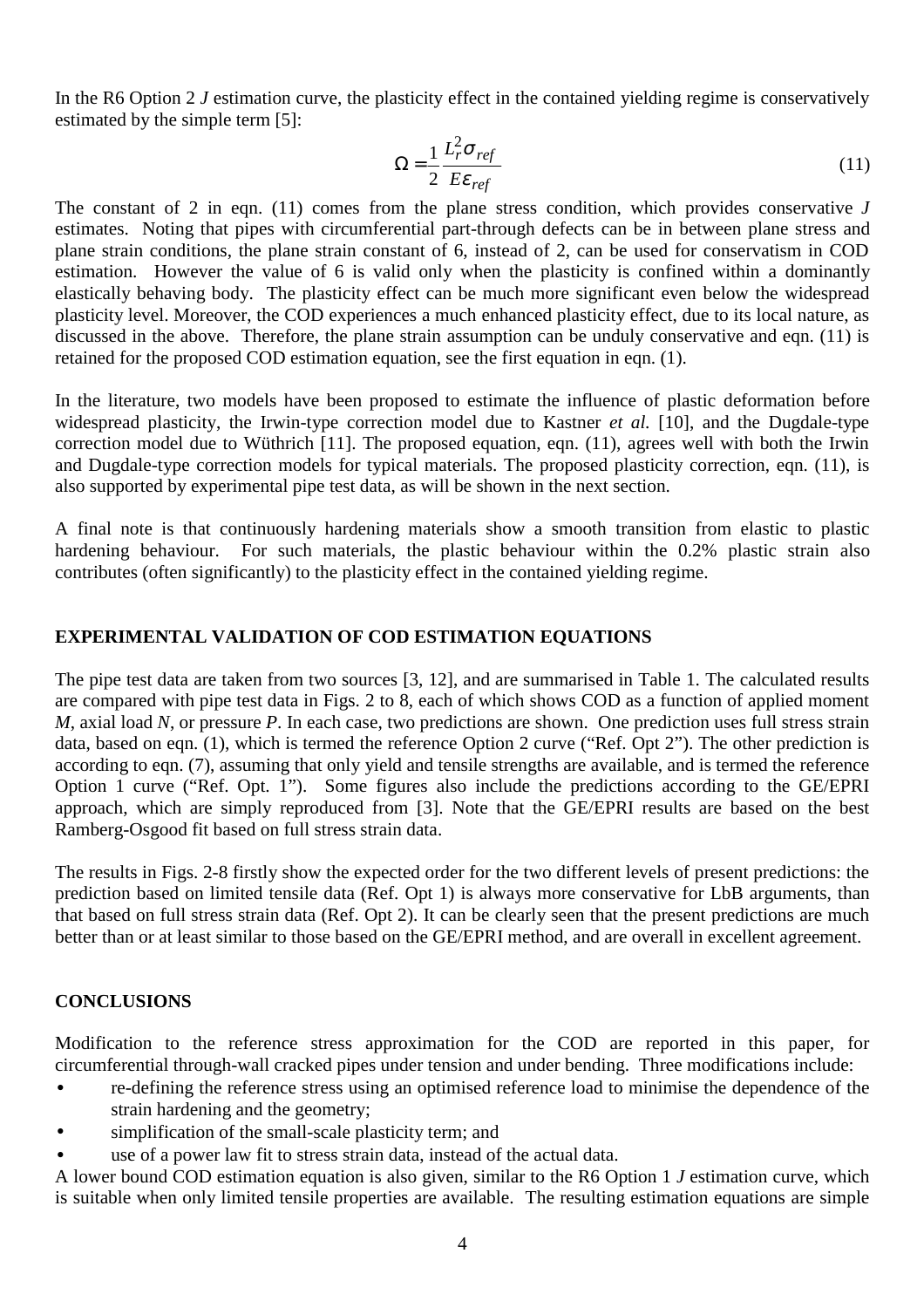to use. Comparisons with experimental pipe test data show that the proposed COD estimation equations provide overall good agreement, which gives confidence in applying them to LbB analyses.

Being based on the reference stress approach, the proposed COD estimation methodology can be easily extended to more general classes of problems. Possible extensions include COD estimation under combined bending and tension; in welds (strength mismatch effect); for components operating in high temperature (creep); for axial cracks. Further development will be reported later.

# **ACKNOWLEDGEMENT**

This paper is published with permission of British Energy Generation Limited.

## **REFERENCES**

- 1. Kumar, V. and German, M D. (1988) "Elastic-Plastic Fracture Analysis of Through-Wall and Surface Flaws in Cylinders" EPRI Report, NP-5596, Electric Power Research Institute, Palo Alto, CA.
- 2. Langston, D B. (1991) "A reference stress approximation for determining crack opening displacements in leak-before-break calculations", Nuclear Electric Report TD/SID/REP/0112.
- 3. Kishida, K. and Zahoor, A. (1988) "Crack opening area calculations for circumferential through-wall pipe cracks", EPRI Special Report NP-5959-SR, Electric Power Research Institute, Palo Alto, CA.
- 4. Ainsworth, R A. (1984) *Engineering Fracture Mechanics* **19**, 633-642.
- 5. R6: Assessment of the Integrity of Structures Containing Defects, Revision 3. British Energy Generation (1999).
- 6. R5: Assessment Procedure for the High Temperature Response of Structures, Issue 2. British Energy Generation (1998).
- 7. Miller, A G. and Ainsworth, R A. (1989) *Engineering Fracture Mechanics* **32**, 237-247.
- 8. Kim, Y J. (1999) "Reference stress approximations for J and COD of Circumferential Through-Wall Cracked Pipes", BEGL Report EPD/GEN/REP/0462/99 (1999).
- 9. Kim, Y J. (1999) "Simple equation for estimating n from yield-to-tensile strength ratio", BEGL Engineering Advice Note EPD/GEN/EAN/0133/99.
- 10. Kastner, W., Röhrich, E., Schmitt, W. and Steinbuch, R. (1981) *Int J Pressure Vess Piping* 197-219.
- 11. Wüthrich, C. (1983) *Engineering Fracture Mechanics* **18,** 1049-1057.
- 12. Pipe Fracture Encyclopedia (1997), Volume 3: Pipe Fracture Test Data, Battelle; see also, Rahman, S., Brust, F., Ghadiali, N., Choi, Y-H., Krishnaswamy, P., Moberg, F., Brickstad, B. and Wilkowski, G. (1995) Refinement and evaluation of crack-opening area analyses for circumferential through-wall cracks in pipes. USNRC Report, NUREG/CR-6300.

| Loading        | Test #      | Material      | $Do=2Ro$     |             | $R_m/t$ | $\theta/\pi$ | Temp               |
|----------------|-------------|---------------|--------------|-------------|---------|--------------|--------------------|
|                |             |               |              |             |         |              | $(^{0}\mathrm{C})$ |
| Pure           | GE/1/B      | 304SS         | $4.5$ (in)   | $0.34$ (in) | 6.12    | 0.25         | 20                 |
| Bend           | GE/3/B      | 304SS         | $4.5$ (in)   | $0.34$ (in) | 6.12    | 0.5          | 20                 |
|                | NRC/4111/1  | A333Gr6       | $4.5$ (in)   | $0.35$ (in) | 5.93    | 0.37         | 288                |
|                | $4.3 - 1*$  | <b>STS-49</b> | $763.5$ (mm) | $38.2$ (mm) | 9.5     | 0.166        | 300                |
|                | $3.3 - 1*$  | STS410        | $166.0$ (mm) | $14.5$ (mm) | 5.22    | 0.166        | 300                |
| Tension        | GE/3/90/T   | 304SS         | $4.5$ (in)   | $0.34$ (in) | 6.12    | 0.25         | 20                 |
| **<br>Pressure | $4121 - 1*$ | 304SS         | $168.1$ (mm) | $12.9$ (mm) | 6.02    | 0.386        | 288                |

Table 1. Summary of pipe test data.

\* These data are extracted from [12]. All other data are from [3].

The pressure loading is transformed into the equivalent tension loading.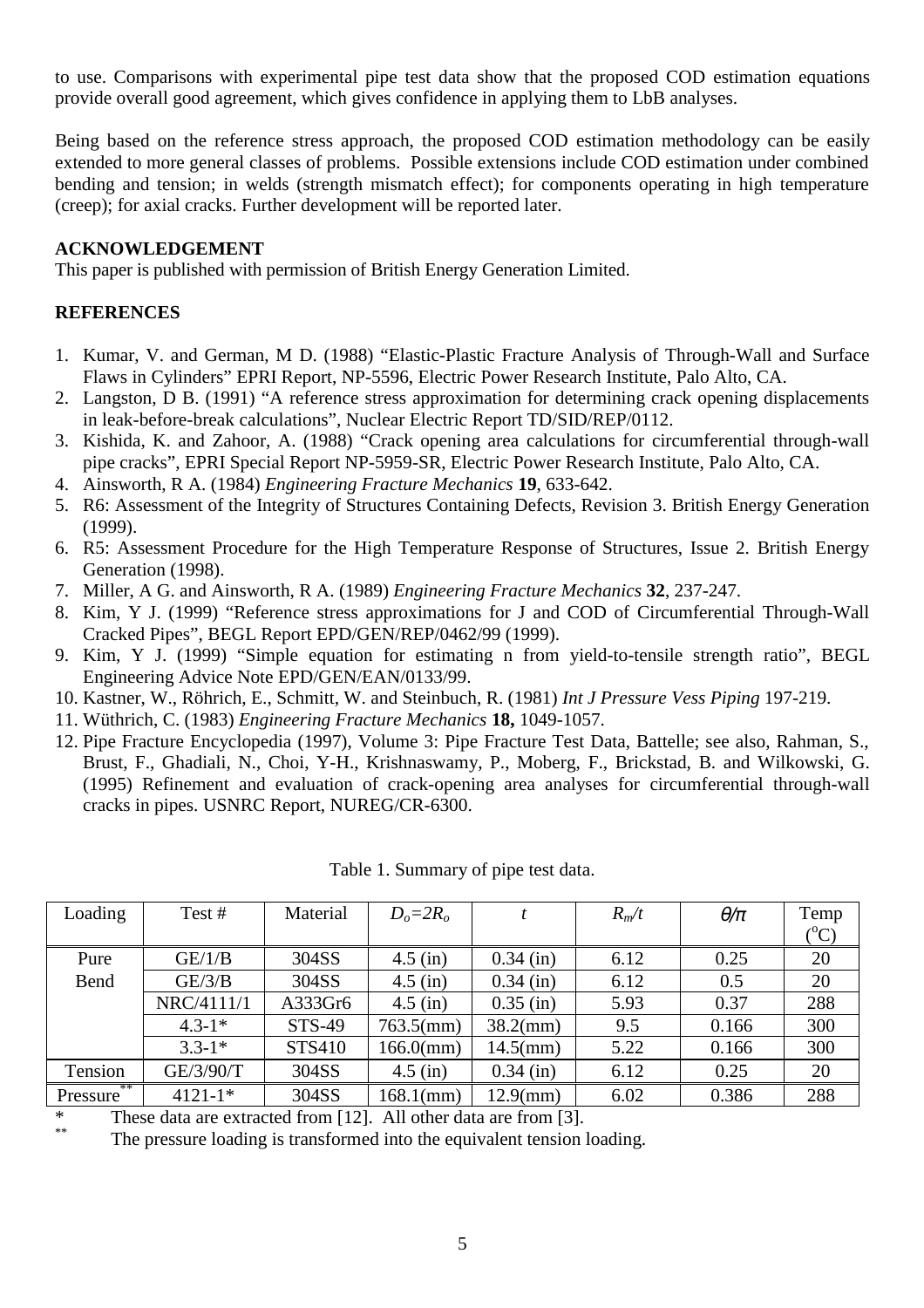

Fig. 1. Circumferential through-wall cracked pipes under axial tension and under bending.



Fig. 2. Comparison of the COD predictions with pipe test data, GE/1/B (see Table 1).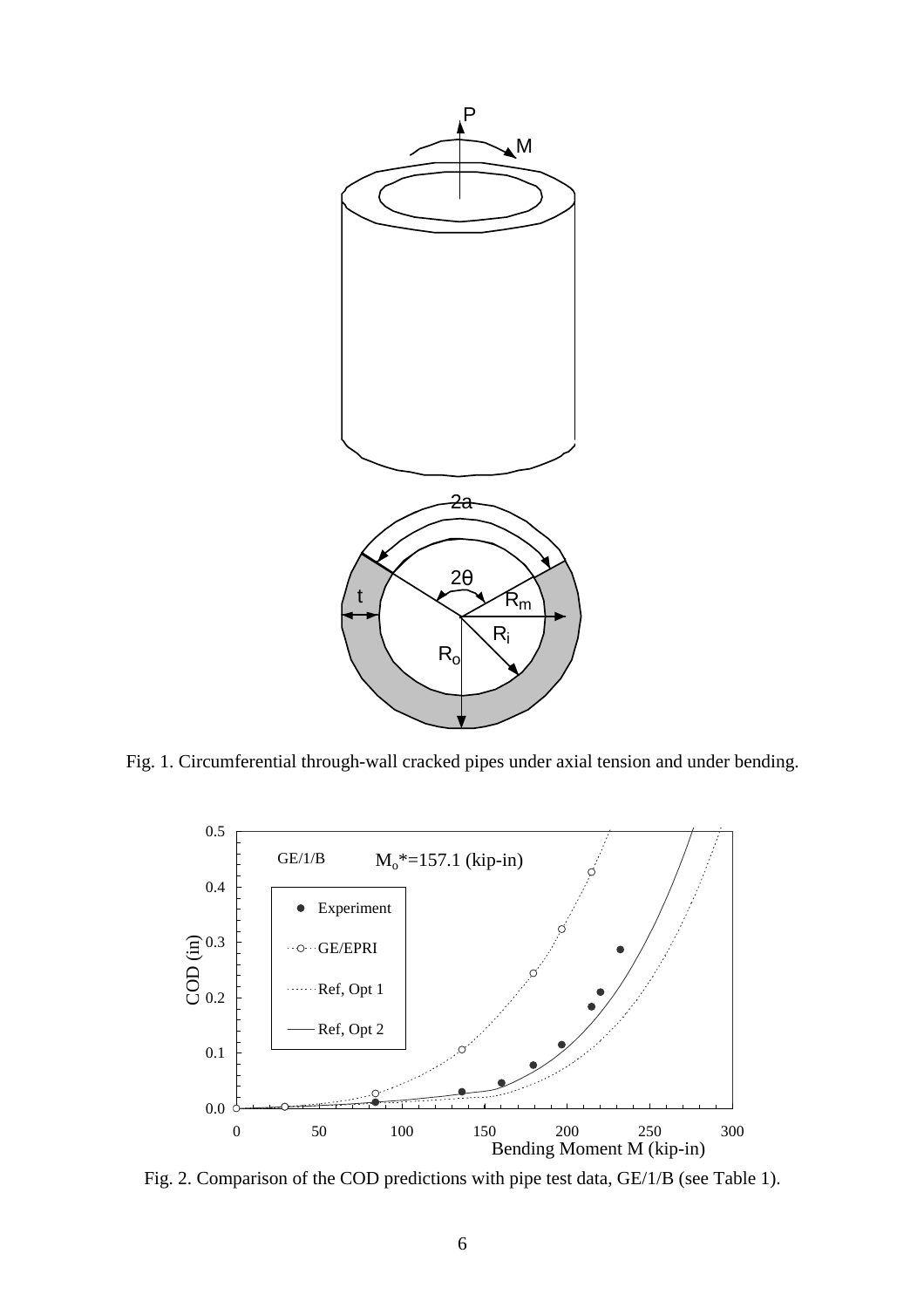

Fig. 3. Comparison of the COD predictions with pipe test data, GE/3/B (see Table 1).



Fig. 4. Comparison of the COD predictions with pipe test data, NRC/4111/1 (see Table 1).



Fig. 5. Comparison of the COD predictions with pipe test data, GE/3/90/T (see Table 1).